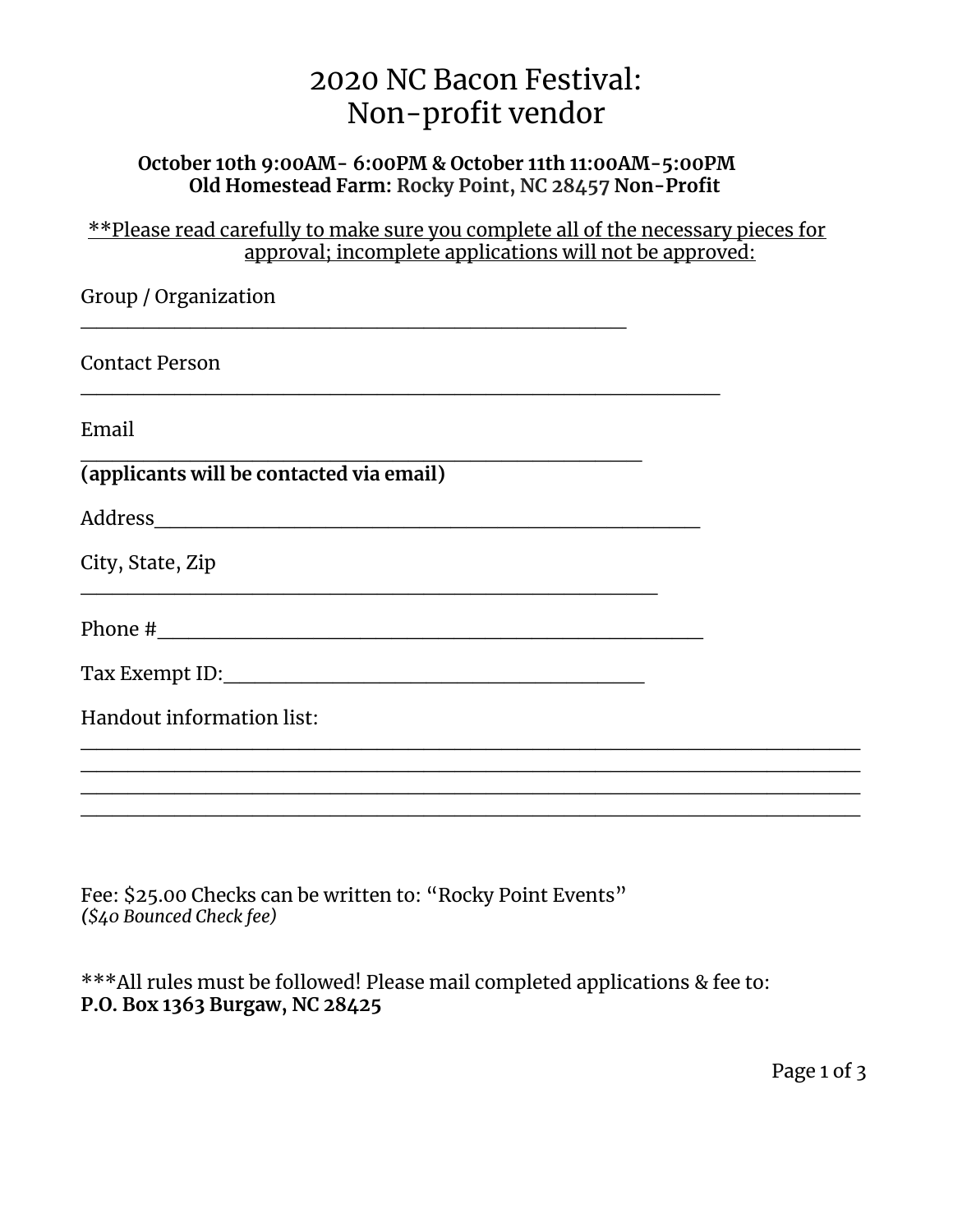## **I understand and agree with the following guidelines:**

Handouts: A detailed list of all handouts must accompany this application. If you do not list the items, you will not be allowed to hand them out. No handouts of food or drinks are allowed.

Raffles: The selling of raffles or any product is prohibited.

Booth info: Non-profit groups and costumed characters are forbidden from soliciting festival patrons (including children) while outside their designated booth areas.

Each booth space is appx  $13'$  x  $13'$ . This is a 2-day show and all vendors are required to participate both days.

Setup and breakdown times will be strictly enforced. The breakdown will not begin until the end of the festival. Vehicles will not be permitted on the grounds until after the festival is complete.

NO REFUNDS/Exchanges will be given! The intention of the festival is to operate according to the dates and times advertised; however, rescheduling or cancellation is at the discretion of the event director (David Crooks). Any changes will be sent out in an email format to vendors/sponsors.

As a guest on the event grounds, all vendors are expected to clean up their area of all trash. As a guest on the event grounds, all vendors are expected to treat event staff, other vendors, and event attendees with respect. Any inappropriate behaviors will result in being asked to leave the grounds immediately. Items may be collected after the event is complete. This includes online interactions.

Vendors are encouraged to share NC Bacon Festival posts with positive comments. Do not create "events" on Facebook. We go to great lengths to maintain our social media accounts and communication with our guests and wish to be the source of all information to the public

Signature & Date:

 $\_$ \*\*\*All rules must be followed! Please mail completed applications & fee to: **P.O. Box 1363 Burgaw, NC 28425**